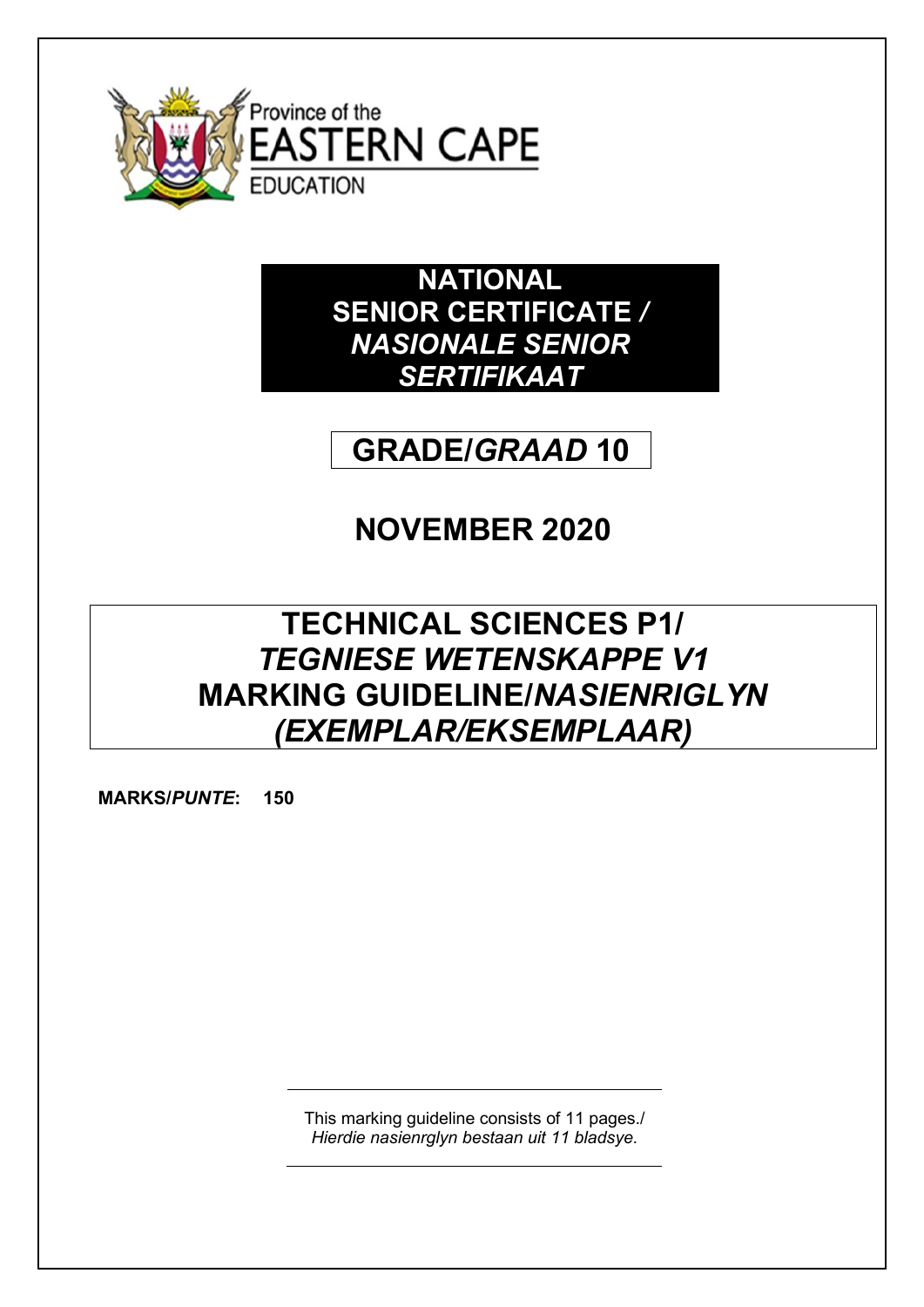- 1.1  $D \checkmark$
- 1.2 D  $\checkmark\checkmark$
- 1.3 B  $\checkmark\checkmark$
- 1.4  $D \checkmark$
- 1.5 B  $\checkmark\checkmark$
- 1.6 B  $\checkmark\checkmark$
- 1.7 A  $\checkmark$
- 1.8  $A \vee C$
- 1.9 A  $\checkmark\checkmark$
- $1.10 \text{ B} \checkmark \checkmark$  (10 x 2) [20]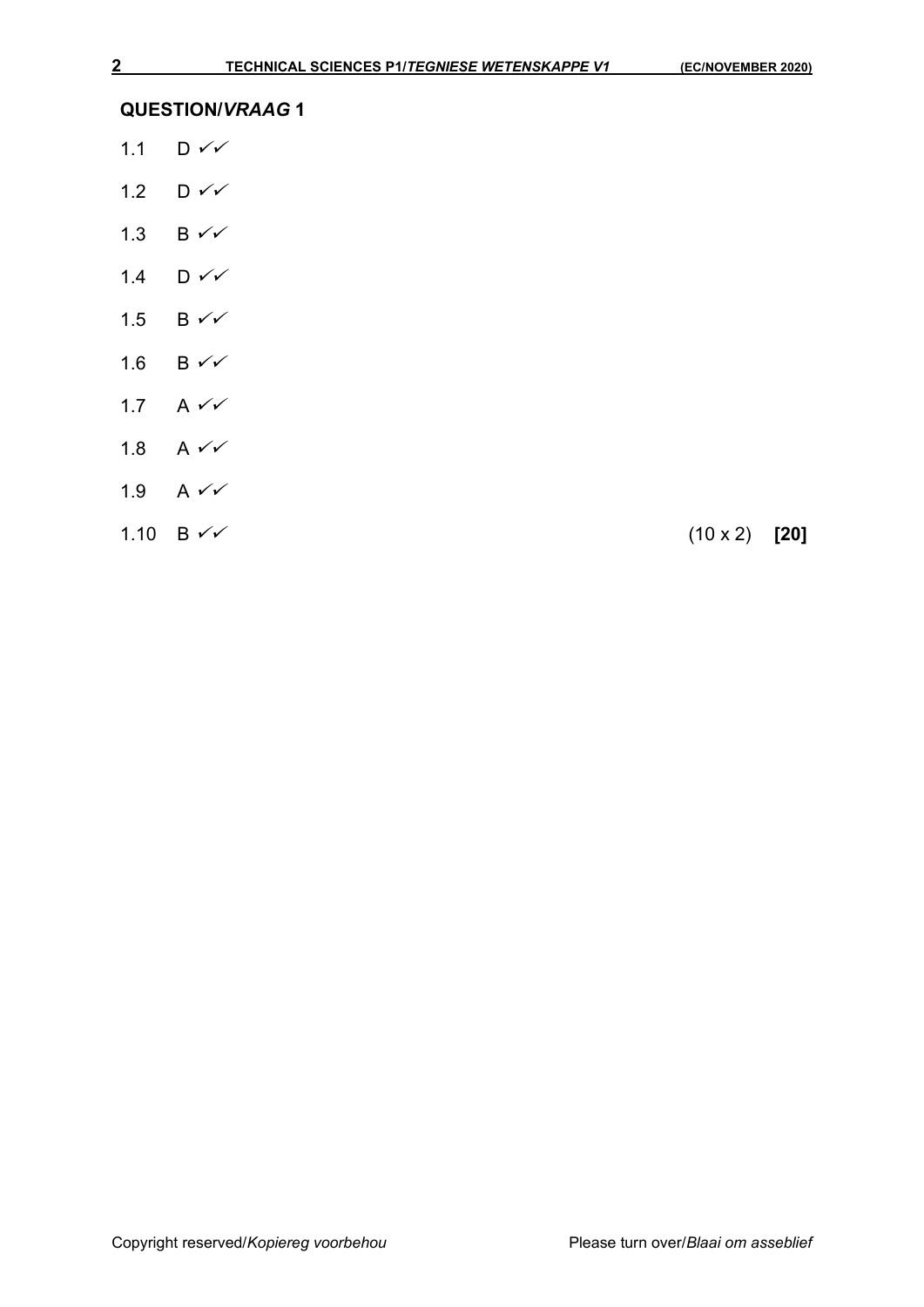2.1 Vector is a physical quantity with both magnitude and direction and  $\checkmark$ scalar is a physical quantity with magnitude only.  $\check{\phantom{1}}\check{\phantom{1}}$ *Vektor is 'n fisiese hoeveelheid met beide grootte en rigting* ✓✓ *en skalaar is fisiese hoeveelheid met slegs grootte.* ✓✓ (4) 2.2 **Total distance/ Totale afstand** Displacement 1/Verplasing 1 **Displacement 2/Verplasing 2** Orientation of vectors;  $\checkmark$  Total Distance  $\checkmark$  Displacement 1  $\checkmark$ Displacement 2  $\checkmark$ *Rigting van vektore ; Totale afstand ; Verplasing 1 ; Verplasing 2* (4) 2.3 2.3.1 Distance from home to shop + shop to point of rest/ *Afstand van huis na winkel + winkel na punt van rus*  $= 500$  m + 280 m  $\sim$  $= 780 \text{ m}$  (2) 2.3.2 Displacement = distance travelled to shop + (- distance from shop to point of rest)  $\checkmark$ *Verplasing = afstand afgelê na winkel + (-afstand vanaf winkel na punt van rus)*  $= 500$  m + (-280 m)  $\checkmark$ = 220 m (easterly direction/*oostelike rigting*) (3)  $24$  t = 48 s  $s = 400$  m Speed =  $\frac{distance}{time}$  $\checkmark$  / Spoed =  $\frac{afstand}{md}$ ✓ tyd  $=\frac{400}{40}$ ✓48  $= 8,333 \text{ m/s}$  (3) 2.5 2.5.1 48 to hours / *48 s na ure*  $=\frac{48}{368}$ ✓ 3600  $= 0.0133$  hours/*uur* <del>✓</del> (2) 2.5.2 400 m to km/400 m na km  $=\frac{400}{1000}$ ✓ 1000  $= 0.4$  km  $\check{ }$  (2)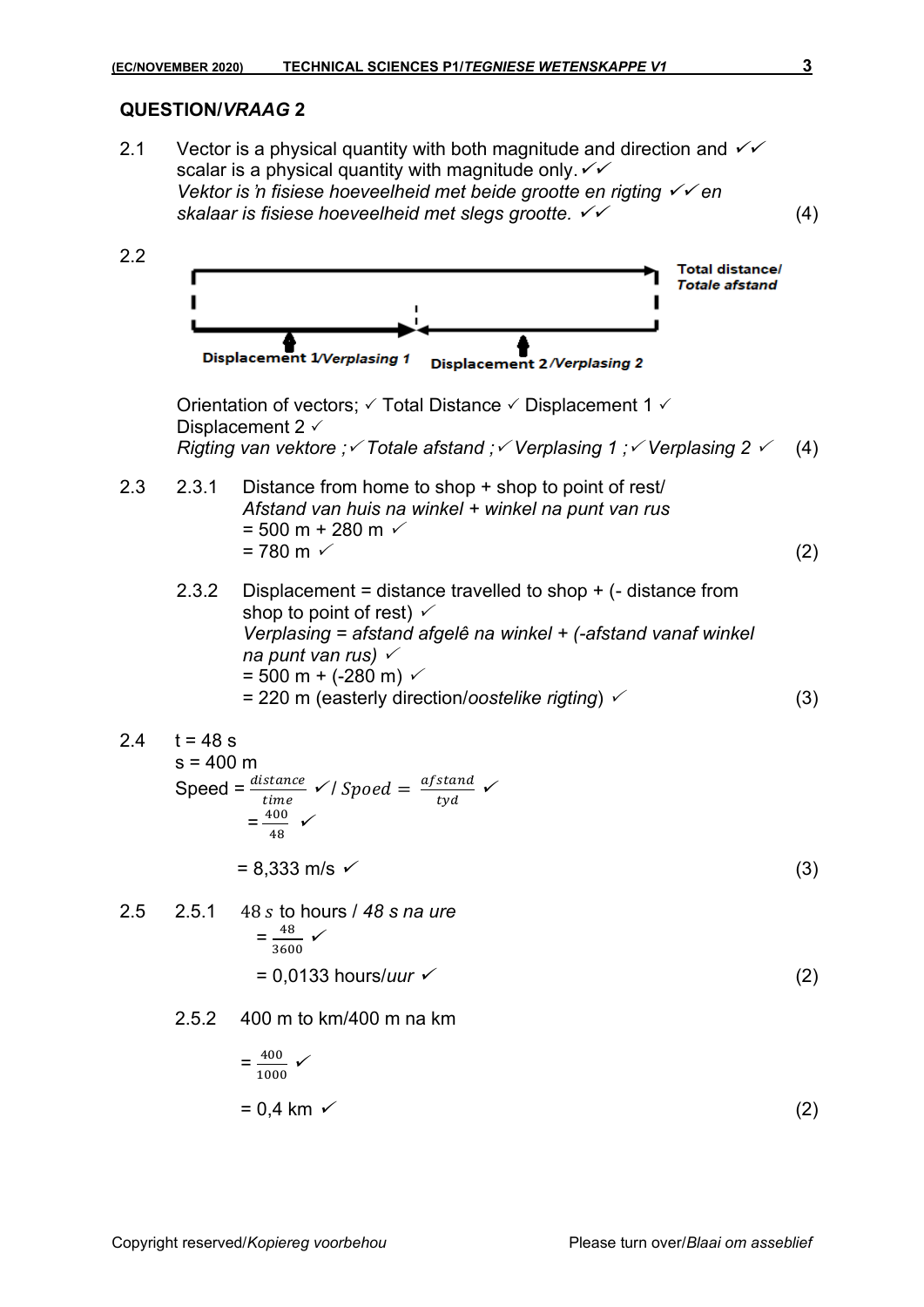| 2.5.3 | = | 1800<br>900 000                             |     |
|-------|---|---------------------------------------------|-----|
|       |   | 18 x 100<br>900 x 1000                      |     |
|       | = | 18<br>9000                                  |     |
|       |   | = 0,002 OR/OF $\frac{2}{1000}$ $\checkmark$ | (3) |
|       |   |                                             |     |

2.5.4 
$$
t = \frac{vf - vi}{a} \checkmark
$$

$$
= \frac{280 - 140\checkmark}{35\checkmark}
$$

$$
= 4 s \checkmark \tag{4}
$$

| 2.6   | 2.6.1                         | Scalar / Skalaar $\checkmark$ | (1) |
|-------|-------------------------------|-------------------------------|-----|
| 2.6.2 | Vector / Vektor $\checkmark$  | (1)                           |     |
| 2.6.3 | Vector / Vektor $\checkmark$  | (1)                           |     |
| 2.6.4 | Scalar / Skalaar $\checkmark$ | (1)                           |     |
| 2.6.5 | Scalar / Skalaar $\checkmark$ | (1)                           |     |

$$
1) \quad \text{Total} \quad \text{[32]}
$$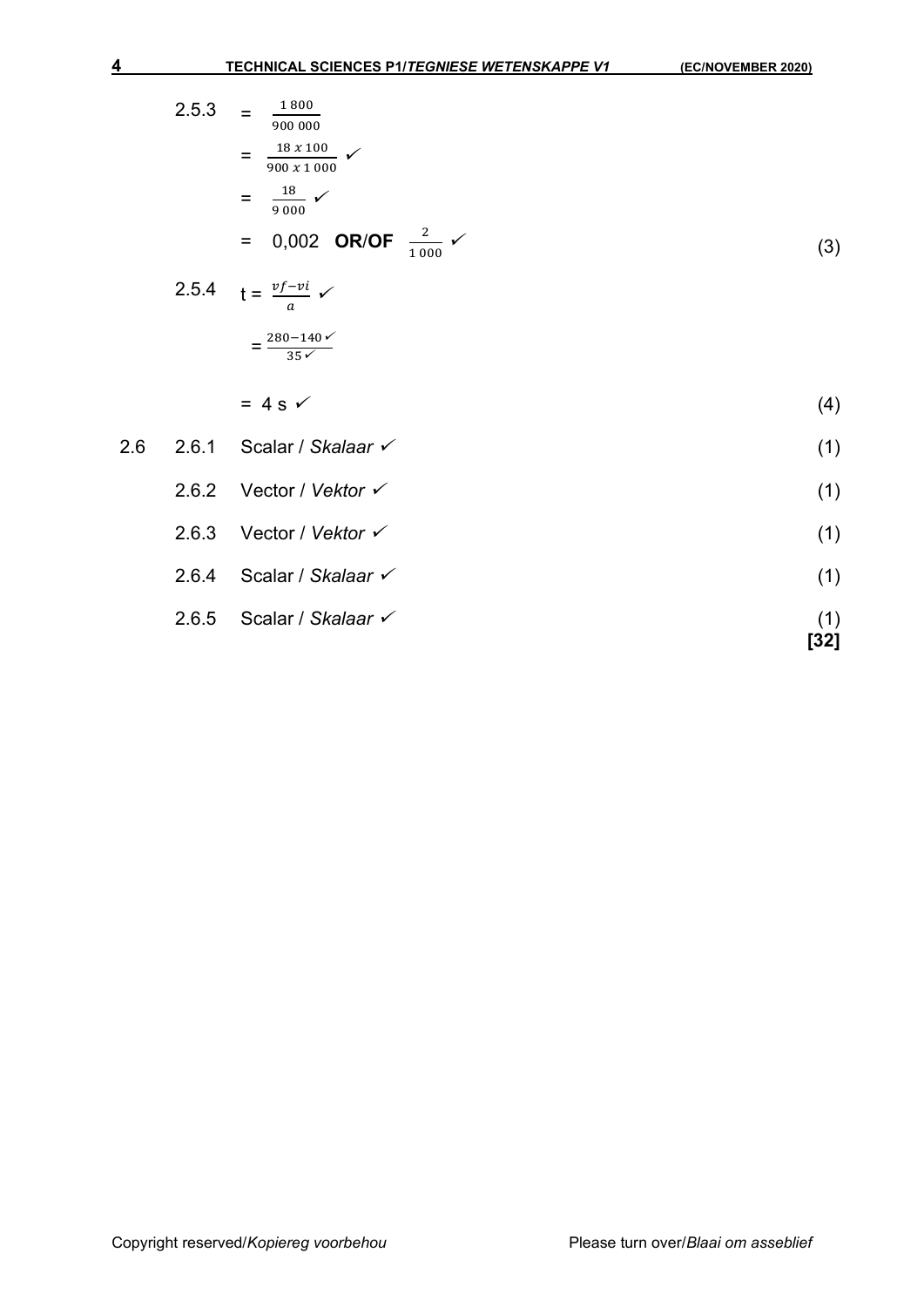- 3.1 3.1.1 Tension force is a pulling force/ stretching force; it causes the object on which it acts to tend to stretch. ✓✓ */Spanningskrag is die trek/trekkrag; dit veroorsaak dat die voorwerp waarop dit*   $i$ *nwerk rek.*  $\checkmark$  (2)
	- 3.1.2 Compressive force causes the object on which it acts to tend to compress (to be squashed or compacted) ✓✓*/Kompressiekrag veroorsaak dat die voorwerp waarop krag inwerk, saamgepers word (om platgedruk of gekompakteer word).* (2)

(3)



- F<sup>f</sup> : Frictional Force / *Wrywingskrag* √ F<sup>N</sup> : Normal / *Normale* F<sup>a</sup> : Applied Force / *Toegepaste krag* √√√ Fg/W: Weight or Gravitational force / *Gewig of Gravitasiekrag* (4) √  $\sigma$ ✓✓
- 3.3 F<sup>f</sup> (Frictional force)/(wrywingskrag) ✓ Fa ( Applied force /*Toegepaste*   $k$ rag)  $\checkmark$ ✓

3.4 
$$
F_R = Fa - Fr \checkmark
$$

$$
= 100 - 100 \checkmark
$$
  
= 0 N \checkmark (3)

 $3.5 \text{ No} / \text{Nee}$  (1) **[15]**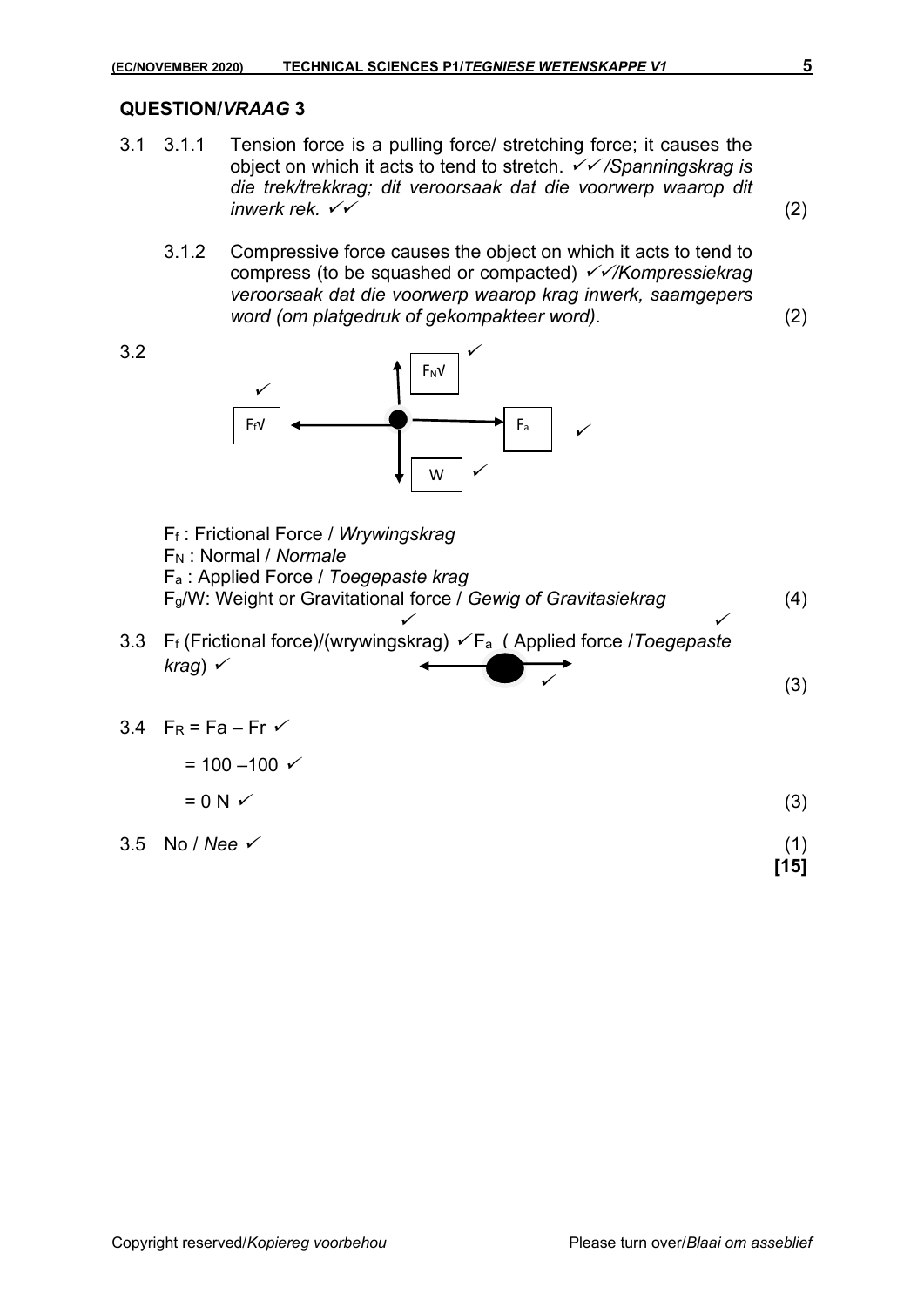- 4.1 Equilibrant of force is the force that has the same magnitude as the resultant force  $\checkmark$  but it acts in the opposite direction.  $\checkmark$  / *Ekwilibrante krag is 'n krag met dieselfde grootte as die van die resultant krag* ✓ *maar in die teenoorgestelde rigting.*  (2)
- 4.2 Upward forces = downward forces ✓/*Opwaartse kragte = afwaartse kragte*

Take moment about RA / *Neem moment om RA* ACWM = CWM / *AKWM = KWM*

 $(80 \times 2)$   $\checkmark$  + (70 x 4)  $\checkmark$  + (100 x 7)  $\checkmark$  + (30 x 10)  $\checkmark$  – (RB x 12) = 0  $\checkmark$  $RA = 160$  KN  $\checkmark$ 

Take moment about RB / *Neem moment om RB*  $RB = 12 \times 12 \times 120 \text{ KN} \times (8)$ 

4.3 Upward Forces = Downward Forces / *Opwaartse Krag = afwaartse Krag*

 $RA + RB \sim 0.30 + 70 + 100 + 30$  $160 + 120 = 280$  KN  $\checkmark$  (2)

- 4.4 4.4.1 Moment of a force about a point is defined as the turning effect of the force about that point. ✓✓*/ Moment van 'n krag om 'n punt word gedefinieer as die draaieffek van die krag om die spesifieke punt.* ✓✓ (2)
	- 4.4.2 A beam is a rigid horizontal structural member designed to carry a vertical load.  $\checkmark\checkmark$ *'n Balk is 'n enkele onbuigsame lengte materiaal wat horisontaal gestut word en gebruik word om vertikale massa te dra of te ondersteun.* ✓✓ (2)
- $4.5$  F = 20 N  $d = 5.8$  m  $M = F \times d \checkmark$  $= 20 \times 5.8$   $\checkmark$  $= 116 N \checkmark$  (3)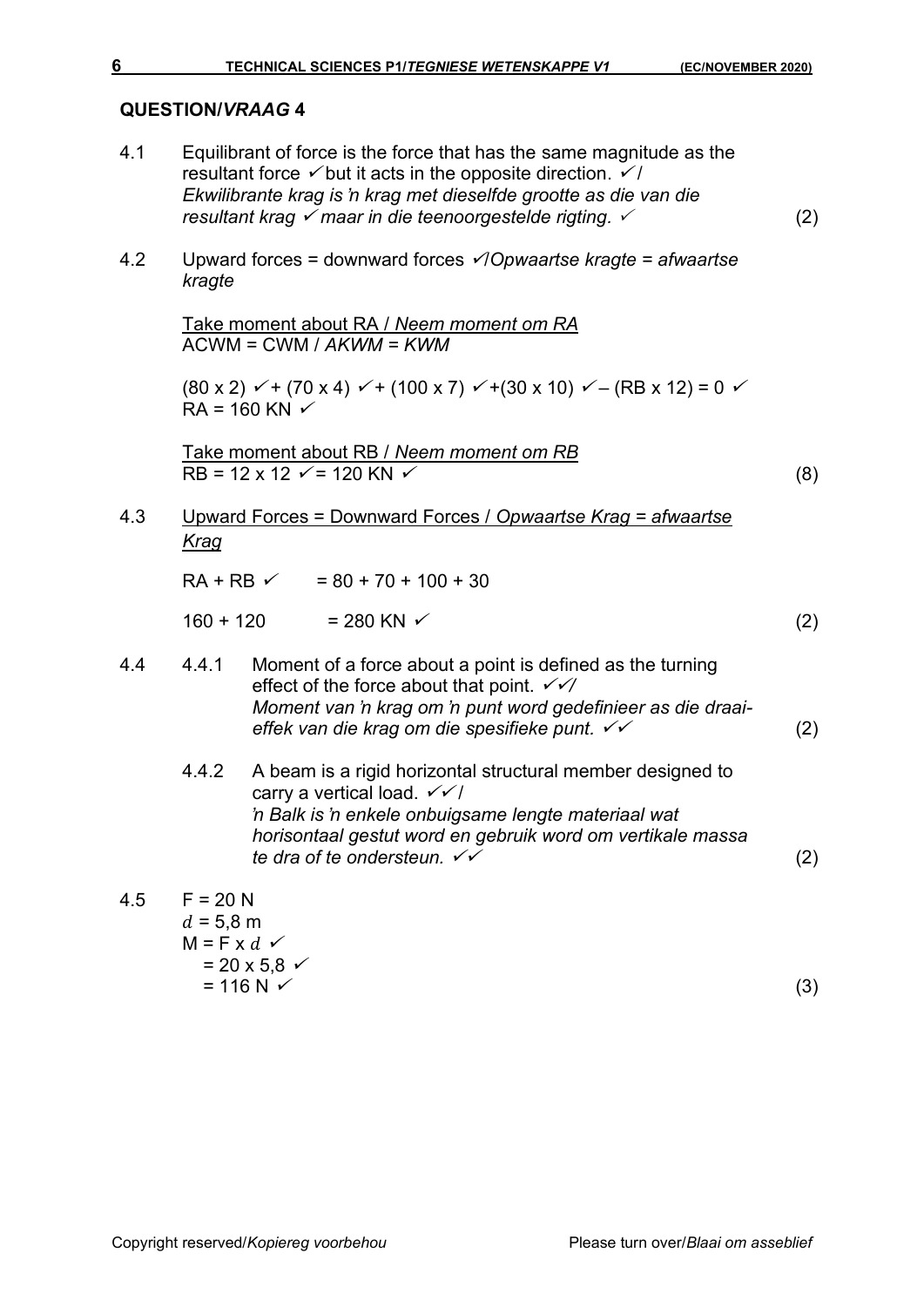

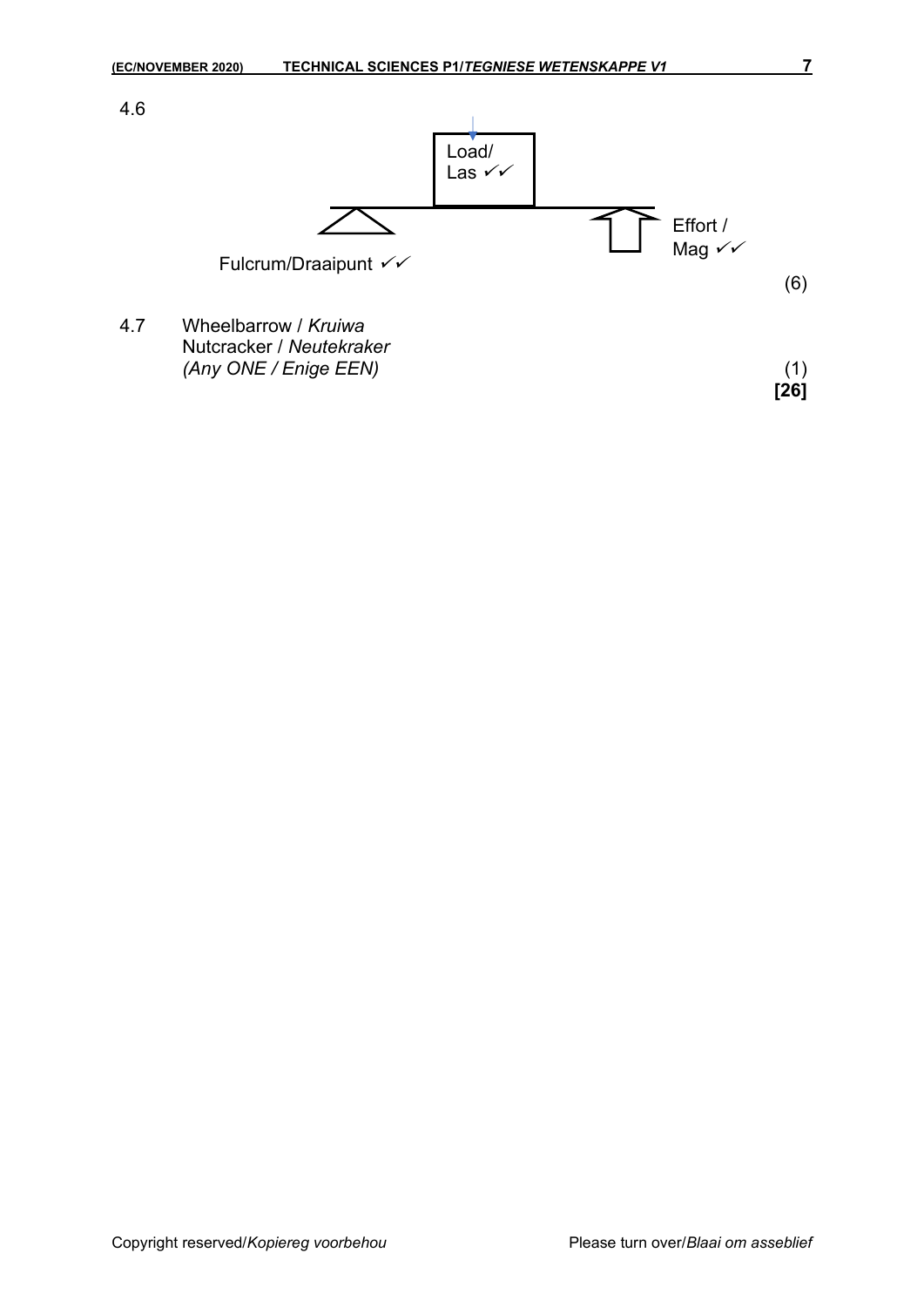| 5.1 | Gravitational potential energy is the energy it has because of its<br>position from the surface of the earth $\checkmark$ / Gravitasie-potensiële<br>energie is die energie as gevolg van sy posisie vanaf die oppervlak<br>van die aarde. |             |  |  |
|-----|--------------------------------------------------------------------------------------------------------------------------------------------------------------------------------------------------------------------------------------------|-------------|--|--|
| 5.2 | Electric energy / Elektriese energie √<br>Heat energy / Hitte-energie $\checkmark$<br>Light energy / Lig-energie $\checkmark$<br>Sound energy / Klank-energie √                                                                            |             |  |  |
|     | 5.3 $E_k = \frac{1}{2}$ m $v^2$ $\checkmark$                                                                                                                                                                                               |             |  |  |
|     | $=\frac{1}{2}$ 0,45 (30) <sup>2</sup> $\checkmark$                                                                                                                                                                                         |             |  |  |
|     | $= 202.5 \text{ J}$                                                                                                                                                                                                                        |             |  |  |
|     | 5.4 5.4.1 $E_m = E_p + E_k$                                                                                                                                                                                                                |             |  |  |
|     | $= 1.5 + 5 \checkmark$                                                                                                                                                                                                                     |             |  |  |
|     | $= 6.5$ J                                                                                                                                                                                                                                  | (3)         |  |  |
|     | 5.4.2 $E_p = mgh \checkmark$                                                                                                                                                                                                               |             |  |  |
|     | $1,5 = 0,1 \times 9,8$ h $\checkmark$                                                                                                                                                                                                      |             |  |  |
|     | $\therefore \frac{1,5}{0.98} = \frac{0.98}{0.98} h \checkmark$                                                                                                                                                                             |             |  |  |
|     | $h = 1,531 \text{ m}$ $\checkmark$                                                                                                                                                                                                         |             |  |  |
|     | <b>OR/OF</b>                                                                                                                                                                                                                               |             |  |  |
|     | $E_p = mgh \checkmark$                                                                                                                                                                                                                     |             |  |  |
|     | $h = \frac{Ep}{mg}$ $\checkmark$                                                                                                                                                                                                           |             |  |  |
|     | $=\frac{1,5}{(0,1x\,9,8)}$ $\checkmark$                                                                                                                                                                                                    |             |  |  |
|     | $h = 1,531$ m $\checkmark$                                                                                                                                                                                                                 | (4)<br>[16] |  |  |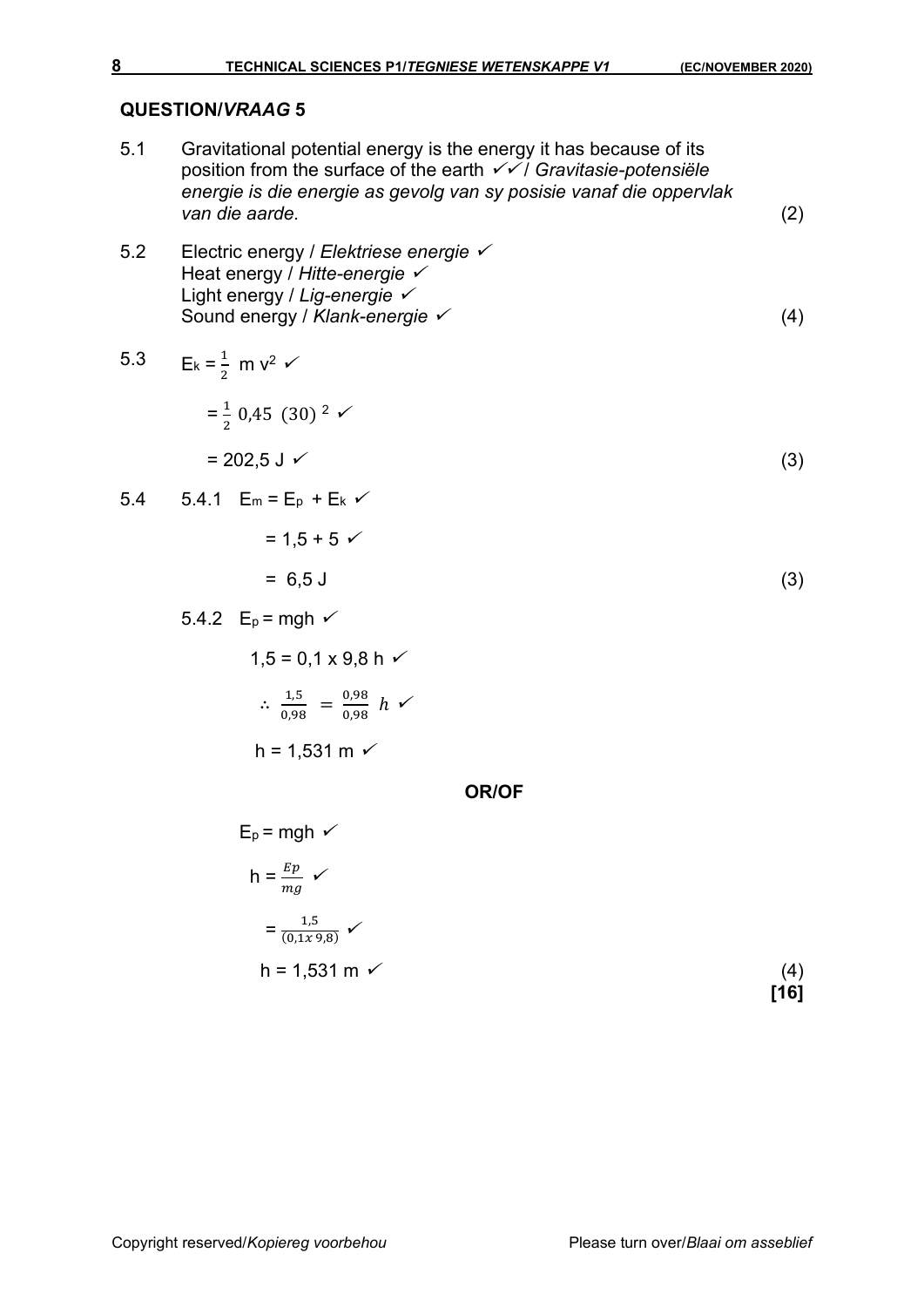- 6.1 MORE THAN /  $MEER AS \checkmark$  (1)
- 6.2 The sphere is negatively charged. ✓ / *Die sfeer is negatief gelaai*. ✓ (1)

6.3 
$$
n = \frac{charge}{electron \, charge} \checkmark / \frac{lading}{elektron \,lading} = \frac{Q}{e-}
$$
  
= - 6 x 10<sup>-9</sup>/ 1,6 x 10<sup>-19</sup>  $\checkmark$   
= 3,75 x 10<sup>10</sup>  $\checkmark$  (3)

- 6.4  $Q = \frac{V}{c}$  $\mathcal{C}_{0}^{(n)}$ ✓  $=\frac{6}{5X10^{-6}}$   $\checkmark$  $= 1200000 \text{ C} \text{ OR}/\text{OF} 1200 \text{ x}10^{3} \text{ C}$  <del> $(3)$ </del> 6.5 6.5.1 States that the nett charge in an isolated system is constant during any physical process. ✓✓ *Die netto lading in 'n geïsoleerde stelsel is konstant tydens enige fisiese*   $p$ roses.  $\check{v}$  (2) 6.5.2 B TO C / *B NA C* ✓✓ (2)
	- 6.5.3 C has an excess of electrons / *C het 'n oormaat elektrone* ✓ (1) **[13]**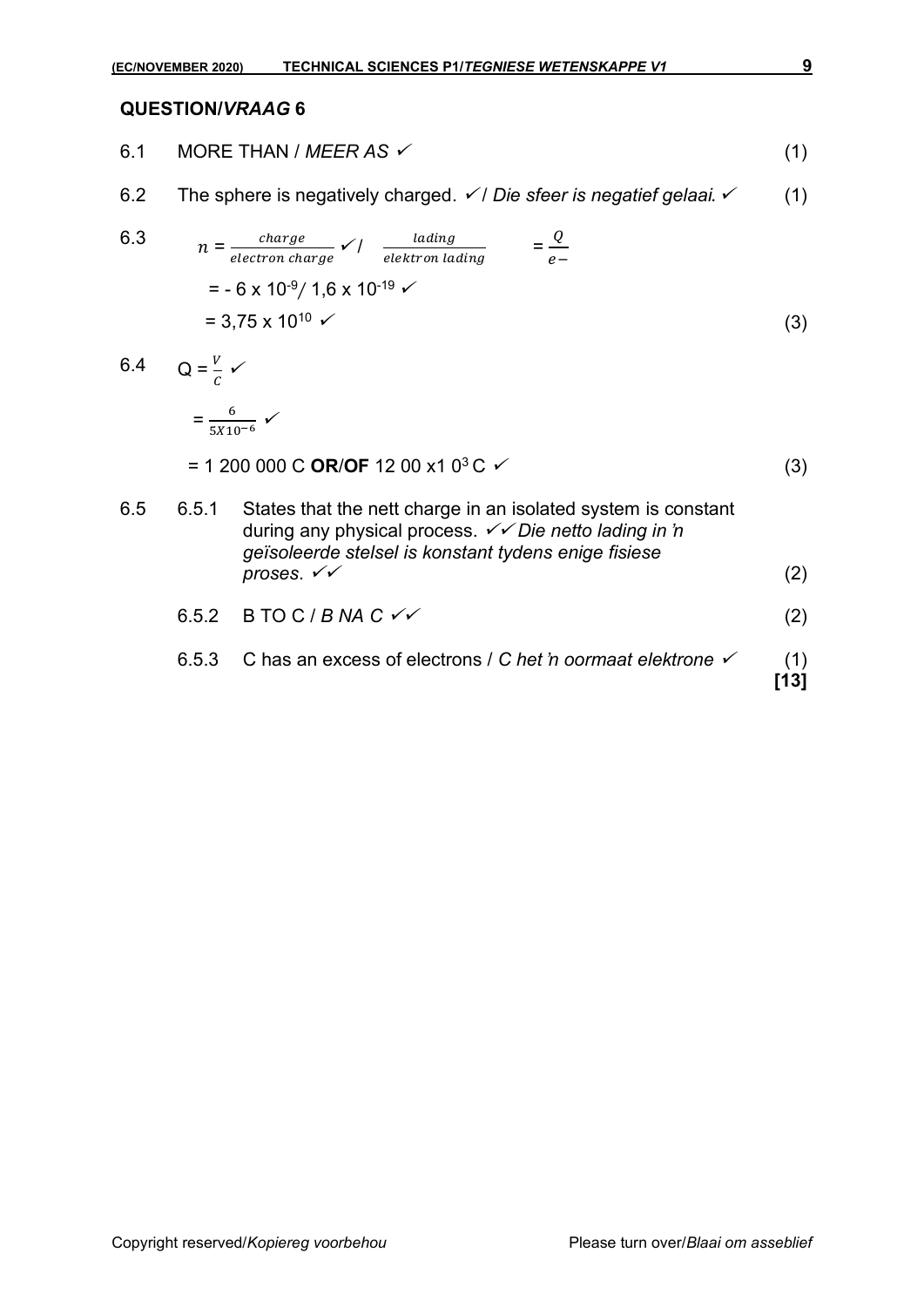- 7.1 7.1.1 Electromotive force (emf) is the potential difference across the terminals of the cell  $\checkmark$  when there is no current flowing in the circuit  $\checkmark$ *Elektromotoriese krag (emk) is die potensiaalverskil oor die terminale van die sel* ✓ *indien die stroombaan oop is of geen stroom vloei nie.* ✓ (2)
	- 7.1.2 Current is the rate of flow of charge. ✓✓ / *Elektriese stroom is die tempo van die vloei van lading.* ✓✓ (2)

$$
7.2 \qquad 7.2.1
$$



| Circuit / Stroombaan                          | 1 mark / punt $\checkmark$                    |     |
|-----------------------------------------------|-----------------------------------------------|-----|
| Resistors                                     | 1 mark each / punt elk $\checkmark\checkmark$ |     |
| Ammeter                                       | 1 mark / punt $\checkmark$                    |     |
| Switch / Skakelaar S                          | 1 mark / punt $\checkmark$                    |     |
| $\mathsf I$ Emf of 24 V / <i>EMK van 24 V</i> | 1 mark / punt $\checkmark$                    | .6) |

**OR/OF**

7.2.2 
$$
Rp = \frac{R1 \times R2}{R1 + R2} \checkmark
$$

$$
= \frac{8 \times 8}{8 + 8} \checkmark
$$

$$
\therefore R_T = 4 \Omega \checkmark
$$

$$
\frac{1}{Rt} = \frac{1}{R1} + \frac{1}{R2} \checkmark
$$

$$
Rt \t R1 \t R2
$$
  
=  $\left(\frac{1}{8} + \frac{1}{8}\right) \checkmark$   

$$
R_t = 4 \Omega \checkmark
$$
 (3)

**[13]**